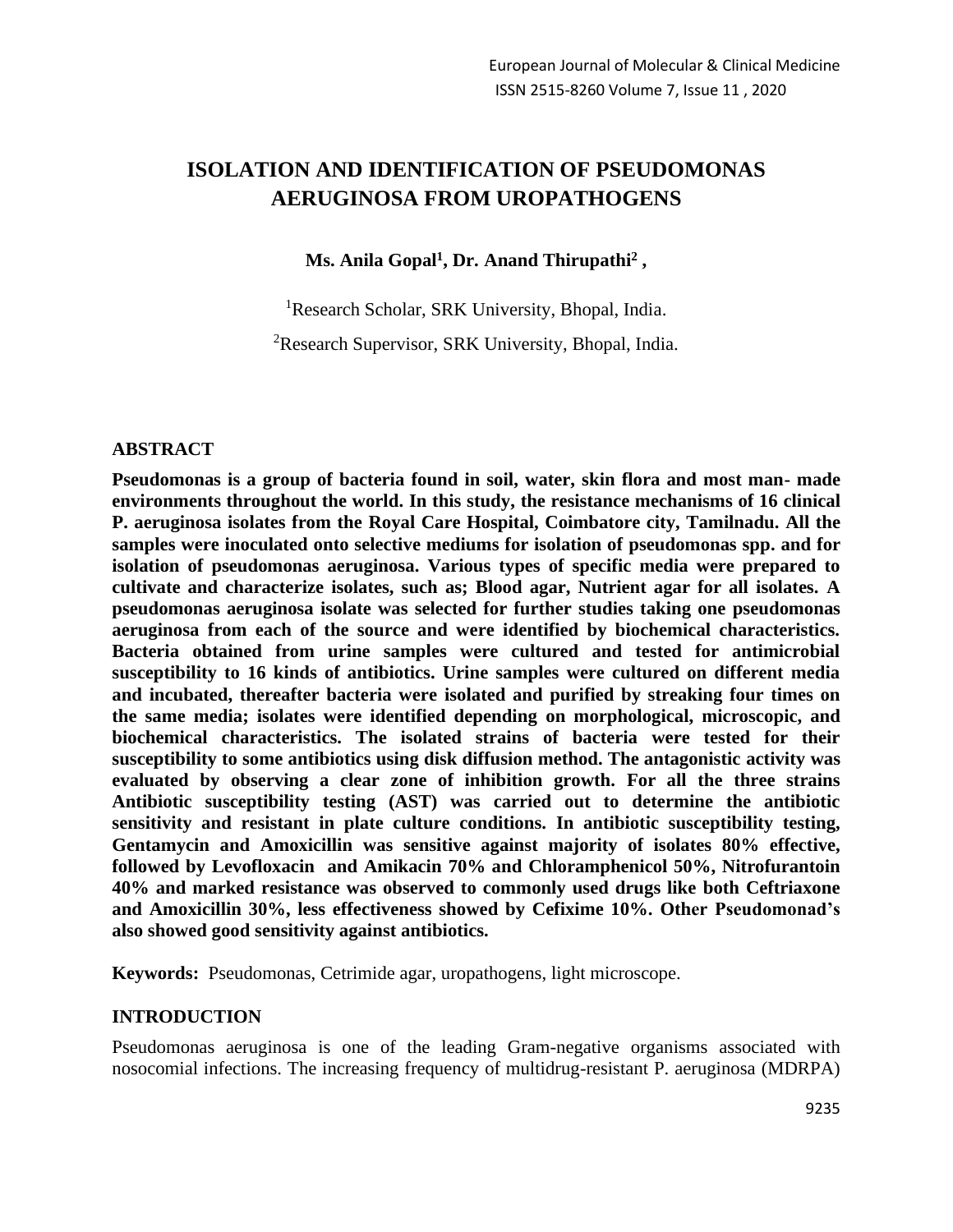strains affects the efficacious antimicrobial options which are severely limited. Pseudomonas aeruginosa is an opportunistic pathogen. Its infections in hospitals mainly affect the patients in intensive care units and those having catheterization, burn, and/or chronic illnesses (Yetkin et al., 2006). The ability of P. aeruginosa to survive on minimal nutritional requirements and to tolerate a variety of physical conditions has allowed this organism to persist in both com-munity and hospital settings (Lister et al., 2009). Thou, it infects healthy tissues rarely but when defenses are compromised, it can infect different tissues. This explains why most infections are nosocomial (Mesaros et al., 2007). P. aeruginosa characterized by inherent resistances to a wide variety of antimicrobials. Its intrinsic resistance to many antimicrobial agents and its ability to develop multidrug resistance and mutational acquired resistance to antibiotics through chromosomal mutations imposes a serious therapeutic problem (Al-Grawi, 2011). A number of antimicrobial agents, including several Beta–lactams are active against P.aeruginosa. Extended-spectrum Penicillins, often used to treat infections caused by this bacterium.

However, P. aeruginosa adaptive ability causes difficulties for the sensitivity of microbial identification methods and it has become necessary to develop genotype-based characterization systems capable of accurately identifying these bacteria despite any phenotypic modifications. So, molecular identification eliminates the problem of variable phenotype and allows for more accurate identification of bacteria (Drancourt et al., 2000).16S rDNA genes are highly conserved among all organisms and they possess various unique species-specific regions that allow for bacterial identification. Polymerase chain reaction (PCR) is highly sensitive, specific and rapid method which vastly improved the detection of P. aeruginosa especially when using speciesspecific primer for 16SrDNA (Spilker et al., 2004).

### **MATERIALS AND METHODS**

### **Sample collection**

The study includes both no socomial and community- acquired isolates of P.aeruginosa. A total of 146 UTI (Urinary Tract Infection) cases were reviewed in this study from March 2017 to December 2017. Midstream specimen of urine, preferably of first morning void was collected of known UTI patients.

### **Urine culturing**

Urine samples were cultured on Nutrient agar, blood agar and MacConkey agar medium and incubated over night at 37°C. Significant growth was evaluated as  $\geq 10^5$  colony-forming units CFU/mL of midstream urine.

### **Microbiological features**

Polymicrobial or monomicrobial flora, bacteremia by the same strain of P.aeruginosa isolated in the urine culture and resistance pattern to different antibiotics according to CMI criteria of CLSI. Strains with a pattern of antimicrobial multidrug resistance, those of which were insensitive to three or more antipseudomonal antibiotics were considered.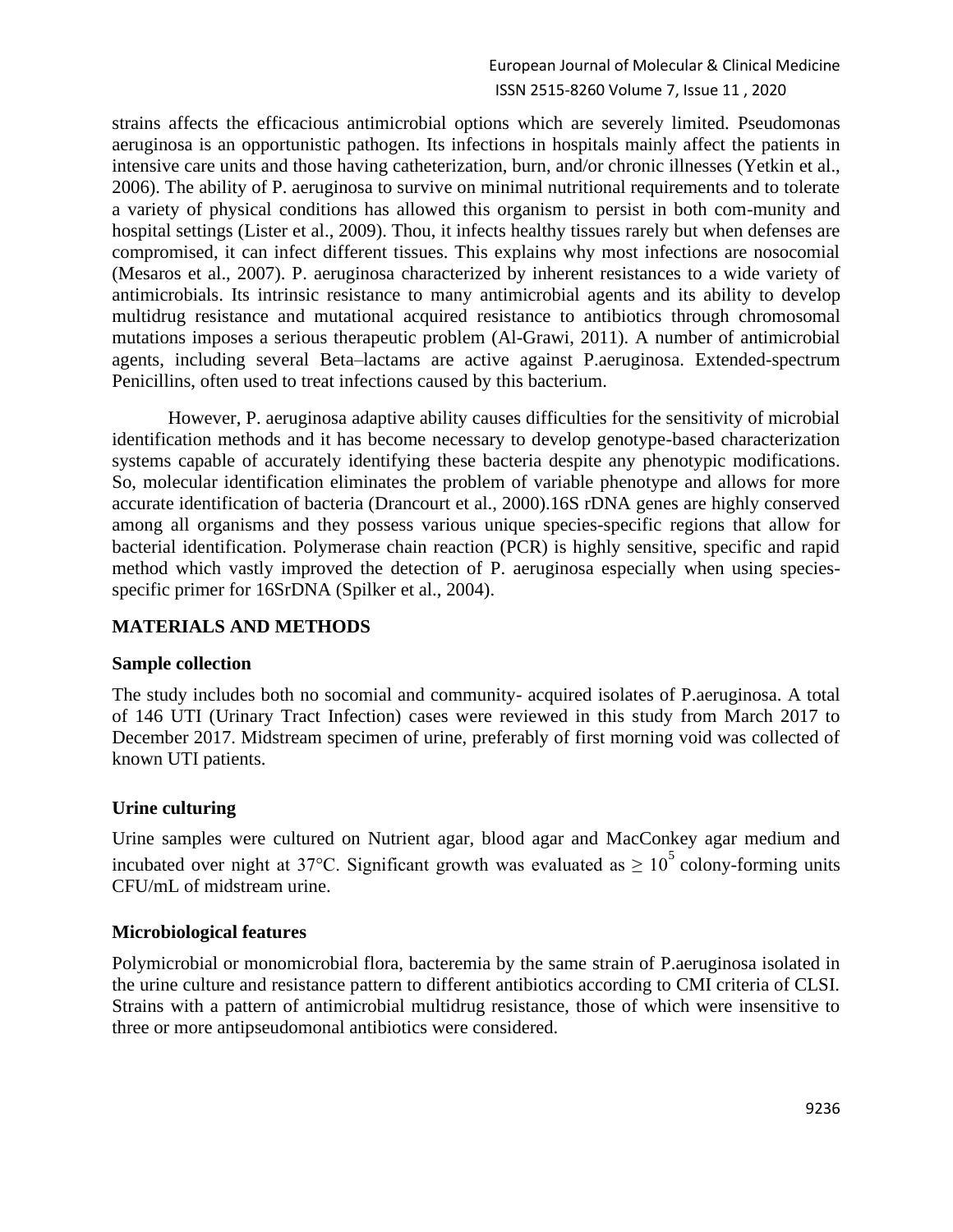### **Isolation**

Urine samples were cultured on different media including Blood agar, McConkey agar and Nutrient agar and incubated at 37˚C for 24 hours. Thereafter bacteria were isolated and purified by streaking four times on the same media (Spoorenberg et al., 2015).

### **Characterization and identification**

Each of the color, size, elevation, margins and texture of colonies were screened. Pure isolates were examined microscopically, on the base of their cell wall composition and presence of capsule. According to gram staining technique; isolates were cultured on numerous selective and differential media to find out their color, colony morphology and ability of fermentation.

### **Microscopic examination**

The suspected colonies were stained using gram stain method, and their shapes, colors and arrangements were observed under light microscope.

### **Biochemical tests**

All bacteriological isolates were examined and confirmed by biochemical tests according to Baron and Bergey's manual of determinative bacteriology and other references(Difco's Manual,1984).Selected colonies were identified and differentiate according to the culture characteristics; microscopical examination and microbiological analysis were tested biochemically for further confirmation of isolated bacteria, such as; TSI,catalase,oxidase, Indole production test,MR-VP test, Citrate utilization test, motility test and Casein hydrolysis.

### **Antimicrobial sensitivity testing (Kirby-Bauer method)**

The susceptibility of isolates to antibiotics was demonstrated by using nine specific antibiotics, including prescribed antibiotics that have been given by physician. Isolates were inoculated in peptone water and incubated in 37°C, 18-24 h. Next, they were re-cultured in broth and their turbidity compared to 0.5 Mcfarland standard solutions. More ever, new cultures were placed on Mueller-Hinton agar by swabbing. After drying for about 5-10 min, Plates were incubated for about 10-15 min at 37°C. Furthermore, interested antibiotic discs were adjusted on cultured plates using sterile forceps and incubated as inverted for 24 h at 37°C.

The adjusted suspension used within 15 minutes to inoculate the plates by dipping a sterile cotton-wool swab into the suspension and removing the excess liquid by turning the swab against the side of the container above the level of the liquid. The swab was streaked evenly over the entire surface of the plate by swabbing in three directions, rotating the plate through an angle of 60˚ after each application. Finally, the swab was passed round the edge of the agar surface. The plate was allowed to dry with the lid closed before applying discs. The antimicrobial discs were placed on the inoculated plates using a pair of sterile forceps. Plates were incubated at 35<sup>°</sup>C - 37˚C for 18 - 20 hrs. After overnight incubation, the diameter of each inhibition zone (including the diameter of the disc) was measured and recorded in mm (Vandepitte et al., 2003). The antibiotics used were (Gentamycin, Amikacin, Chloramphenicol, Cefixime, Amoxicillin, Nitrofurantoin, Levofloxacin) . Statistical package used to analyze the data.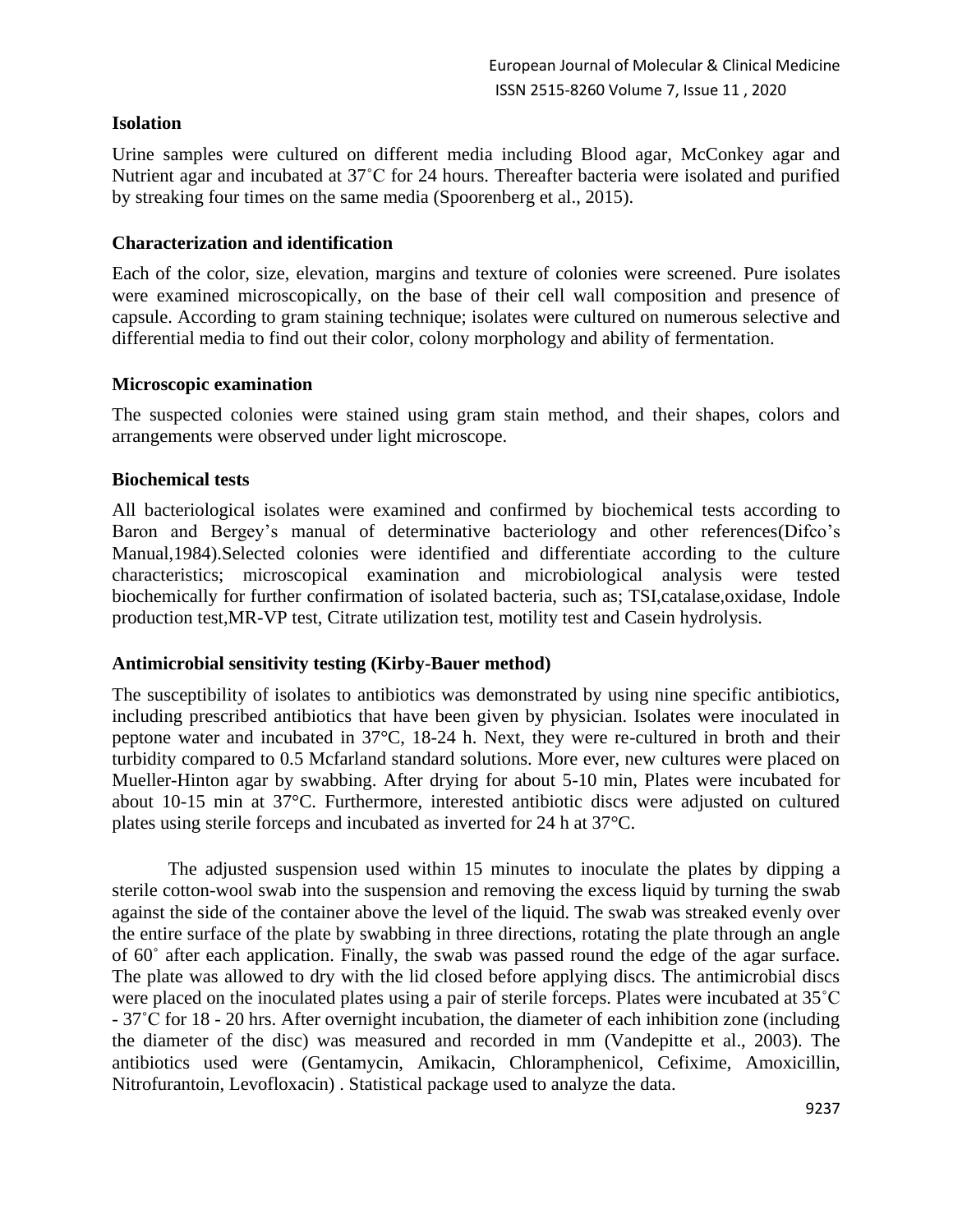#### **RESULTS**

During this study period 146 samples were received, from these samples 69 bacterial isolates were obtained. Out of 69 isolates 16 were identified as Pseudomonas species. Out of this predominant numbers were that of P.aeruginosa 16 (84.25%), followed by other Pseudomonad's 3 (15.75%). Majority of the isolates of P.aeruginosa were isolated from urinary samples. P. aeruginosa was mainly isolated from cultures

From selected urine sample of sixteen patients were collected from Royal Care Hospital, Coimbatore city, Tamilnadu. Microscopically, they were examined and physical properties like pH, color, appearance, age, and sex recorded as a primitive stage of detecting inflammation, due to the presence of RBCs, crystal, epithelial cells, color, reaction and appearance as shown in Table - 1. Samples were cultured and obtained from different species. For this reason, all the colony characteristics were recorded to more recognize isolates and differentiation between them on various types of media (Table-2), because monitoring bacteria on media is an initial achievement to identify bacteria on the basis of colony appearance .

 Various types of specific media were prepared to cultivate and characterize isolates, such as; Blood agar, Nutrient agar for all isolates. EMB and MacConky agar for gram negative bacteria, while MSA used as a selective and differential medium of P.aeruginosa.

Then, several biochemical tests were performed for gram negatives, such as Catalase, Citrate utilization test and TSI as the most special tests to identify them. Regarding present or absent of catalase and oxidase enzyme, there were only presence of P.aeroginosa (+) was respectively. Motility test was applied to all isolated bacteria, all gram negatives motile, while no gram positive motile. MR and VP tests were showed the absence of P.aeroginosa and the shape of P.aeroginosa was identified as rod shaped and it was used to differentiate P.aeruginosa from other gram negatives, which indicated their ability to casein hydrolysis was absent (Table-3).

In antibiotic susceptibility testing, Gentamycin and Amoxicillin was sensitive against majority of isolates 80% effective, followed by Levofloxacin and Amikacin 70% and Chloramphenicol 50%, Nitrofurantoin 40% and marked resistance was observed to commonly used drugs like both Ceftriaxone and Amoxicillin 30%, less effectiveness showed by Cefixime 10%. Other Pseudomonad's also showed good sensitivity against antibiotics.The obtained data of this study were represented that most of the people who are infected by UTI (Table-4).

### **DISCUSSION**

Urinary tract infections (UTIs) are serious infections worldwide (Bano et al.,2012). The reasons for the enumerated resistance spread of antibiotics in the hospitals may be traced to the random and illogical use of these antibiotics by the temporary and permanent patients of the hospital (Chukwuani et al., 2002; Pinto-Pereria et al., 2004). The active way to prevent the enumerated resistance of the drug by pathogens is the logical use of antibiotics in addition to being restricted to the specialized physician orders which supplies with the best benefit of antibiotics, in addition to the financial expenditures (Valhovic-Palcevski et al., 2000).

9238 Most of the studies state that there is a resistance of gram negative bacteria especially members of Enterobacteriaceae to antibiotics in their different kinds especially β-lactams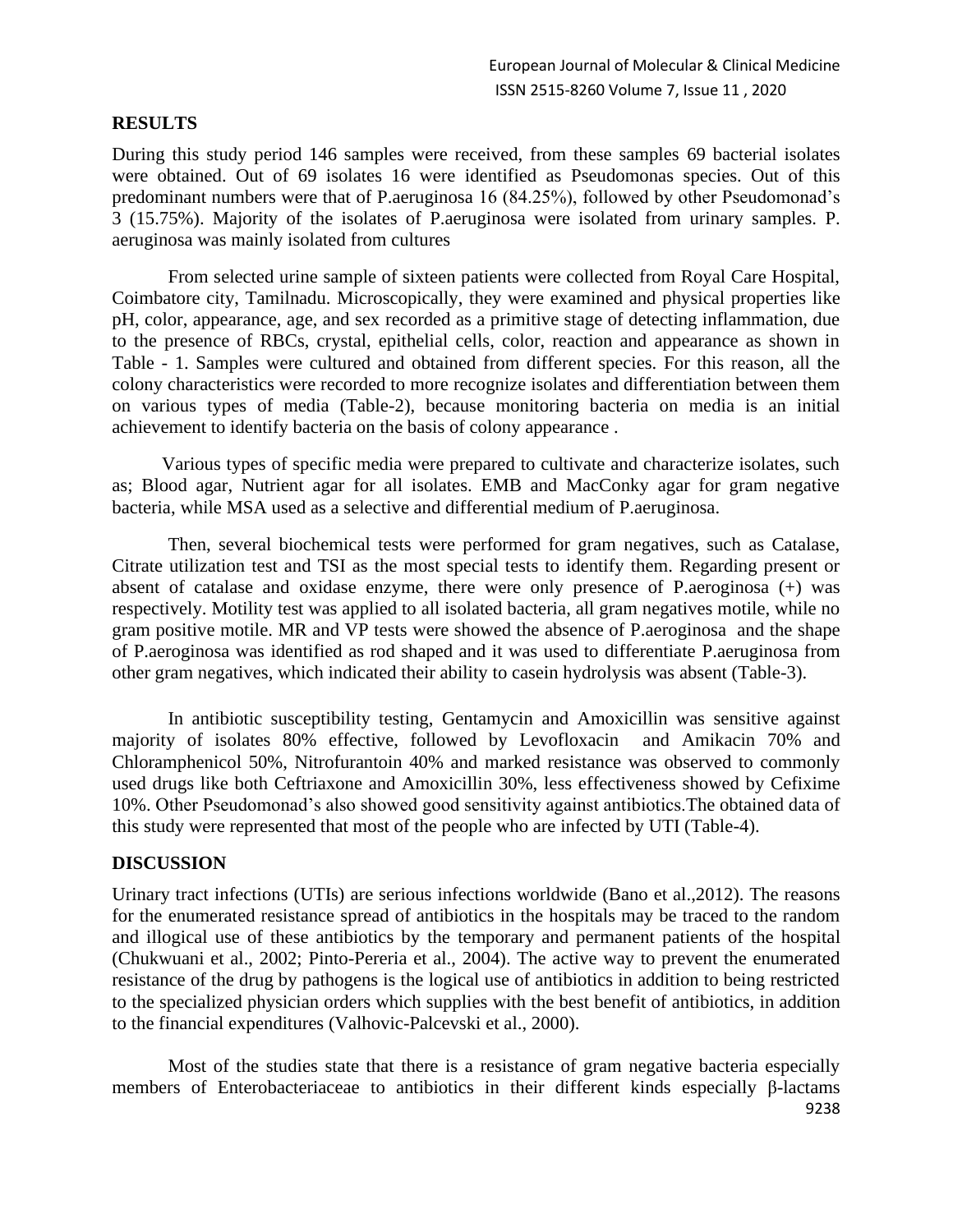antibiotics (Belongia et al.,2005). This increases the importance of these bacteria and the infections they cause are often available at the hospitals with the patients who are inhibited immunologically. β-lactamases are regarded as one of the important and most common among members of this family for being able to move between the different species through plasmids that carry encoded genes of the enzymes. Moreover, the increased amount of these enzymes in quantity and quality had expanded and complicated the problem (Karlowsky et al., 2003; Orrett, 2004).

We found that E. coli is the main causative organism in urinary tract infections. This result is consistent with most of the previous studies (Hryniewicz, et al., 2001). The percentage of Proteus mirabilis conforms to what (Mohammed, 2010)) had come up. The reason behind spreading of Proteus mirabilis is because it has many pathogenicity factors like cilia that help it in adhesion, flagella that helps it to move, in addition to its outer membrane and capsule (Rozalski et al., 1997).The percentage of Citrobacter spp. exceeds that had come up with which was (3.7%). It also exceeds the percentage that (Al-Douri,2011) had found. They had reported the existence of C. diversus with a percentage of (4.8%) out of 517 samples that were collected from different parts of the body. These samples were expected to be infected in four different countries in Europe, Asia and two Americans.

The percentage of Klebsiella spp. is lower than that had got, and higher than (Mohammed, 2010)had found, his percentage was (3.7%). The results of Pseudomonas aeruginosa are consistent with what had found when he isolated this species from different infections and injuries. This result also conforms to what (Al-Tikrity, 2009)) had come up, he got a percentage of (2.4%). The results regarding Enterobacter aerogenes are close to those had come up with. The reason behind spreading of this species is its opportunistic normal existence in intestine and having many virulence factors like adhesion factors represented by cilia, in which the germs ability to adhere on cell's surfaces is regarded a necessary step to a successful colonization and then causing disease, in addition to having endotoxins represented by lipopolysaccharide that plays a big role to protect germs from phagocytosis (Saladin et al., 2002).

The results of susceptibility test are consistent with (Al-Jebouri and Mudish,2013))who found that bacteria isolates were most resistant to Ampicillin and have different resistance levels to different antibiotics (Chowdhury et al., 2013). Overall, our results indicated significant pathogenic bacteria counts in urine samples. Gentamycin and Amoxicillin was the most effective antibiotic in inhibiting the bacterial growth. These results have important clinical implications. Thus, these antibiotics do best in case of Urinary tract infections.

| Patient<br>code | Age | Gender | Color          | Appearance | pH     |
|-----------------|-----|--------|----------------|------------|--------|
|                 | 25  | Female | white          | Clear      | Acidic |
|                 | 18  | Female | Pale<br>yellow | Turbid     | Acidic |

#### **Table-1: Physical parameters of urine samples**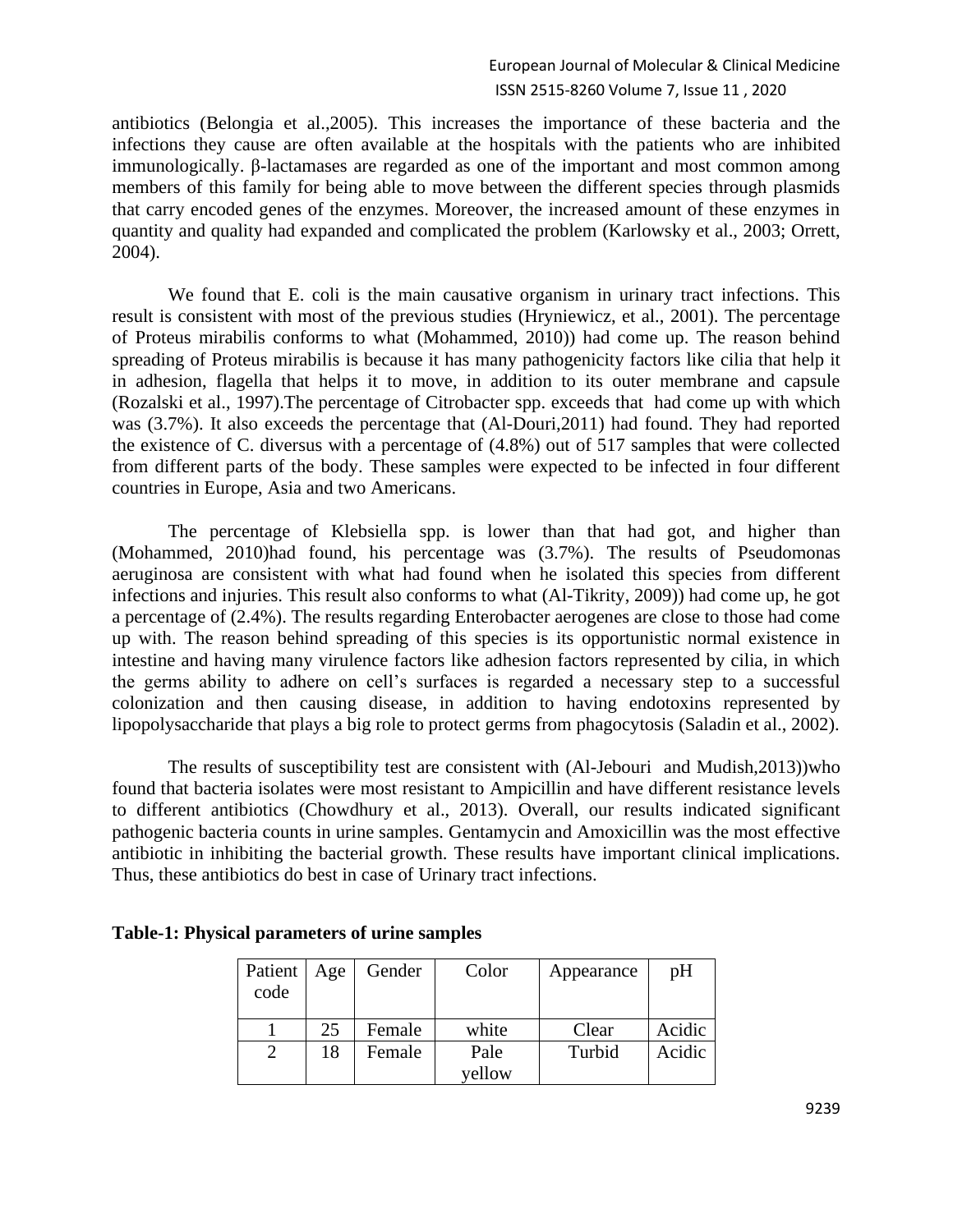| 3  | 32 | Female | White  | Clear  | Acidic |
|----|----|--------|--------|--------|--------|
| 4  | 22 | Male   | Yellow | Clear  | Acidic |
| 5  | 30 | Female | Yellow | Clear  | Acidic |
| 6  | 35 | Male   | Yellow | Turbid | Acidic |
| 7  | 32 | Female | Pale   | Clear  | Acidic |
|    |    |        | yellow |        |        |
| 8  | 40 | Female | Red    | Turbid | Acidic |
| 9  | 65 | Male   | Yellow | Turbid | Acidic |
| 10 | 27 | Male   | Yellow | Clear  | Acidic |
| 11 | 38 | Male   | Pale   | Clear  | Acidic |
|    |    |        | Yellow |        |        |
| 12 | 25 | Female | Yellow | Turbid | Acidic |
| 13 | 27 | Female | White  | Clear  | Acidic |
| 14 | 48 | Male   | Yellow | Clear  | Acidic |
| 15 | 21 | Female | Yellow | Clear  | Acidic |
| 16 | 23 | Female | Yellow | Turbid | Acidic |

# **Table-2: Isolated bacteria on different media**

| Media          | Uropathogen | Colony morphology   |
|----------------|-------------|---------------------|
|                |             |                     |
| MacConkey agar | Pseudomonas | Flat, blue-green    |
|                | aeruginosa  | diffusible pigment, |
|                |             | feathery            |
| Blood agar     | Pseudomonas | B-hemolysis         |
|                | aeruginosa  | Grayishcolonies,    |
|                |             | oblique lighting    |
| Nutrient agar  | Pseudomonas | Large, opaque,      |
|                | aeruginosa  | produce diffusible  |
|                |             | pigment             |

# **Table-3:Biochemical test for isolated bacteria**

| <b>Biochemical Tests</b> | Р.         |  |
|--------------------------|------------|--|
|                          | aeruginosa |  |
|                          |            |  |
| Gram stain               |            |  |
| Shape                    | Rod        |  |
| Capsule stain            |            |  |
| <b>TSI</b>               | K/K        |  |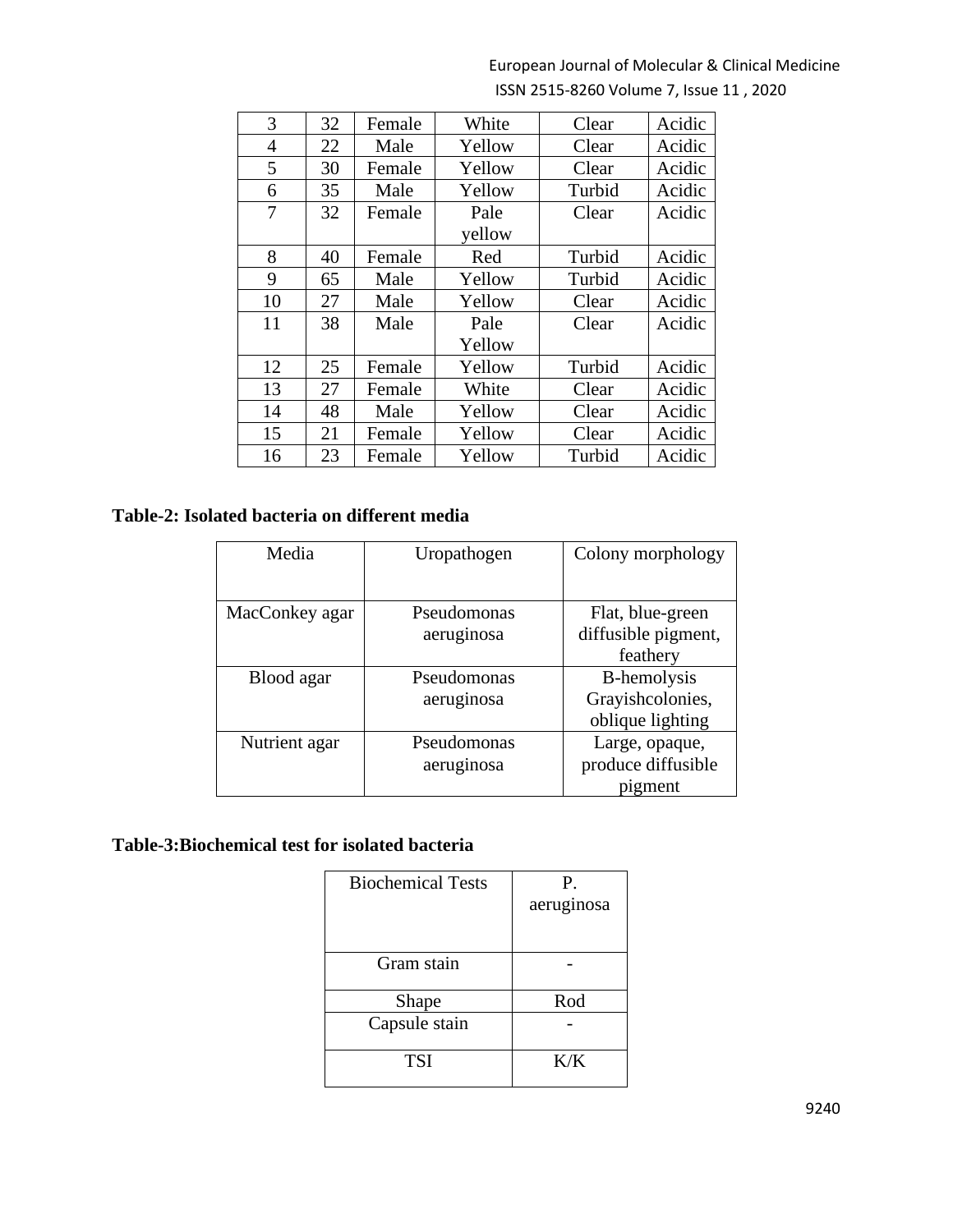| Catalase                 | $^{+}$ |
|--------------------------|--------|
| Oxidase                  | $^{+}$ |
| Indole production test   |        |
| MR test                  |        |
| <b>VP</b> test           |        |
| Citrate utilization test | $^{+}$ |
| Motility test            | $^{+}$ |
| Casein hydrolysis        |        |

+ Presence - Absence

## **Table-4:Antibiotic sensitivity test Kerby-Bauer method**

| Antibiotic (mcg)                            | P. aeruginosa    |                   |  |
|---------------------------------------------|------------------|-------------------|--|
|                                             | Sensitive<br>(S) | Resistance<br>(R) |  |
| Levofloxacin (L) $(5 \text{ mcg}/10)$<br>mL | S                | 14                |  |
| Amoxicillin (AMX) (25)                      | S                | 23                |  |
| Gentamycin (G) (8000 mcg/2<br>$mL$ )        | S                | 23                |  |
| Chloramphenicol (30)                        | S                | 12                |  |
| Amikacin (AK) (10)                          | S                | 14                |  |
| Nitrofurantoin (N) (50<br>mcg/mL)           | S                | 11                |  |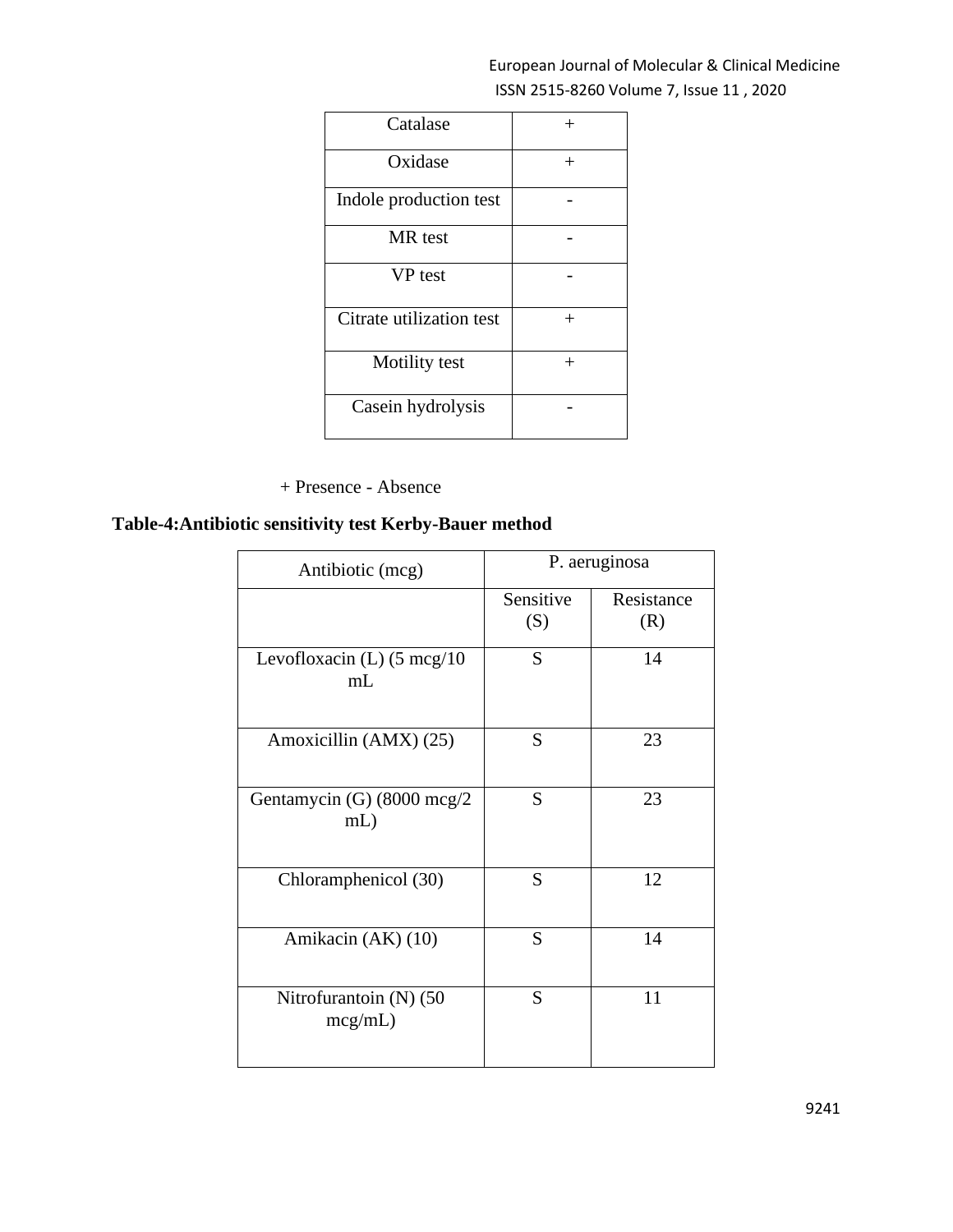| Cefixime $(CFM)(5)$ |  |
|---------------------|--|
|                     |  |

#### **REFERENCES**

- Al-Douri, A.Y.M. (2011) Diagnostic and Molecular Genetic Study of the Bacteria Causing Urinary Tract Infections toPatients in the Tikrit City. Ph.D. Thesis, College of Education, Tikrit University, Tikrit.
- AL-Grawi IGA (2011). Expression of mexAB-oprM Operon of Septicemic Pseudomonas aeruginosa in Relation to Antibiotic Resistance [Doctor of Philosophy ]. Al-Nahrain University.
- Al-Jebouri, M.M. and Mudish, S. (2013) Antibiotic Resistance Pattern of Bacteria Isolated from Patients of Urinary tract Infections in Iraq. Open Journal of Urology, 3, 124-131.
- Al-Tikrity, I.A.L. (2009) Bacteriological and Genetical Study of Pseudomonas aeruginosa Isolated from Different human Infections. M.Sc. Thesis, College of Science, Tikrit Universit, Tikrit.
- Angoti, G., Goudarzi, H., Hajizadeh, M. and Tabatabaii, Z. (2016) Bacteria Isolated from Urinary Tract Infectionamong Patients and Determination of the Antibiotic Susceptibility Patterns of the Gram Negative Bacteria in Iran. Novelty in Biomedicine, 4, 1-4.
- Bano, K., Khan, J., Begum, H., Munir, S., Akbar, N. and Ansari, J.A. (2012) Patterns of Antibiotic Sensitivity of Bacterial Pathogens among Urinary Tract Infections (UTI) Patients in a Pakistani Population. African Journal of Microbiology Research, 6, 414-420.
- Belongia, E.A., Knobloch, M.J., Kieke, B.A., Davis, J., Janette, C. and Besser, R. (2005) Impact of a Statewide Programto Promote Appropriate Antimicrobial Drug Use. Emerging Infectious Diseases, 11, 912-920.
- Buzayan, M. and Taher, I. (2009) Urinary Tract Infection among HIV-Infected Patients. The Libyan Journal of Infectious Diseases, 3, 19-24.
- Chowdhury, F., Ahsan, S. and Kabir, M.D. (2013) Antibiotic Resistance Patterns of Pathogenic Gram Negative Bacteria Isolated from UTI Patients in Sirajganj District. Stamford Journal of Microbiology, 3, 17-20.
- Chukwuani, C.M., Onifade, M. and Sumonu, K. (2002) Survey of Drug Practices and Antibiotic Prescribing Pattern at a General Hospital in Nigeria. Pharmacy World and Science, 24, 188-195.
- Difco's Manual (1984) Manual of Dehydrated Culture and Reagents for Microbiology Detroit, Michigan. Vandepitte, J., Verhaegen, J., Engbaek, K., Rohner, P., Pitot, P. and Heuck, C.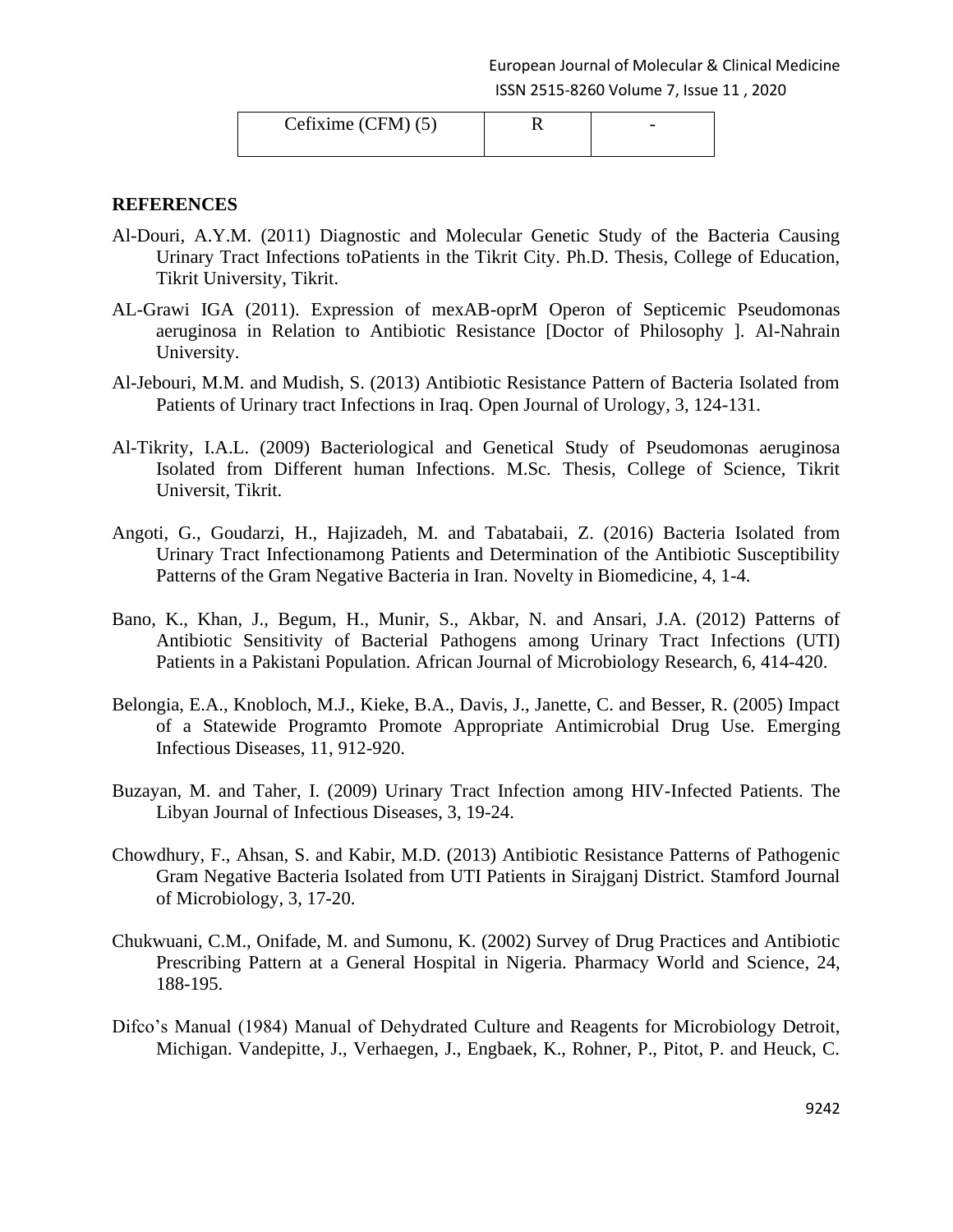(2003) Basic Laboratory Procedures in Clinical Bacteriology. 2nd Edition, World Health Organization, Geneva, 30-32.

- Drancourt M, Bollet C, Carlioz A, Martelin R, Gayral JP, Raoult D(2000). (16S ribosomal DNA sequence analysis of a large collection of environmental and clinical unidentifiable bacterial isolates. J. Clin. Microbiol. 38: 3623-3630.
- Gross, R.J. and Rowe, B. (1983) Citrobacter koseri (syn. C. diversus): Biotype, Serogroup and Drug Resistance Patterns of 517 Strains. Journal of Hygiene, 90, 233-239.
- Hryniewicz, K., Szcypa, K., Sulikowska, A., Jankowski, K., Betlejewska, K. and Hryniewicz, W. (2001) AntibioticSusceptibility of Bacterial Strains Isolated from Urinary Tract Infections in Poland. Journal of Antimicrobial Chemotherapy,47, 773-780.
- Karlowsky, J.A., Jones, M.E., Thornsberry, C., Friedland, I.R. and Sahm, D.F. (2003)Trends in Antimicrobial Susceptibilitiesamong Enterobacteriaceae Isolated from Hospitalized Patients in the United States from 1998 to 2001. AntimicrobialAgents and Chemotherapy, 47, 1672-1680.
- Lister PD, Wolter DJ, Hanson ND (2009). Antibacterial-resistant Pseudomonas aeruginosa: clinical impact and complex regulation of chromosomally encoded resistance mechanisms. Clin. Microbiol. Rev. 22:582-610.
- Mesaros N, Nordmann P, Plesiat P, Roussel-DelvallezEL M, Vaneldere J, Glupczynski Y, Vanlaethem Y, Jacobs F, Lebecque P, Malfroot A, Tulkens PM, Vanbambeke F(2007). Pseudomonas aeruginosa resistance and therapeutic options at the turn of the new millennium. Clin. Microbiol. Infect. 13:560-78.
- Mirzarazi, M., Rezatofighi, S.E., Pourmahdi, M. and Mohajeri, M.R. (2013) Antibiotic Resistance of Isolated GramNegative Bacteria from Urinary Tract Infections (UTIs) in Isfahan. Jundishapur Journal of Microbiology, 6, e6883.
- Mohammed, S.A. (2010) Determination the Antibiotic Resistance of the Some Isolated Bacteria from Tikrit Teaching Hospital Infections and Their Relationship with Plasmids. M.Sc. Thesis, College of Science, University of Tikrit, Tikrit.
- Orrett, F.A. (2004) Antimicrobial Susceptibility Survey of Pseudomonas aeruginosa Strains Isolated from Clinical Sources. Journal of the National Medical Association, 96, 1065- 1069.
- Pinto-Pereria, L.M., Phillips, M., Ramlal, H., Teemul, K. and Prabhaker, S. (2004) Third Generation of Cephalosporin Use in a Tertiary Hospital in Part of Spain, Trindad: Need for Antibiotic Policy. BMC Infectious Diseases, 4, 59.
- Sabir, S., Ahmad, A.A., Ijaz, T., Asad, A.M., ur Rehman, K.M. and Nawaz, M. (2014) Isolation and Antibiotic Susceptibilityof E. coli from Urinary Tract Infections in a Tertiary Care Hospital. Pakistan Journal of Medical Sciences, 30,389-392.